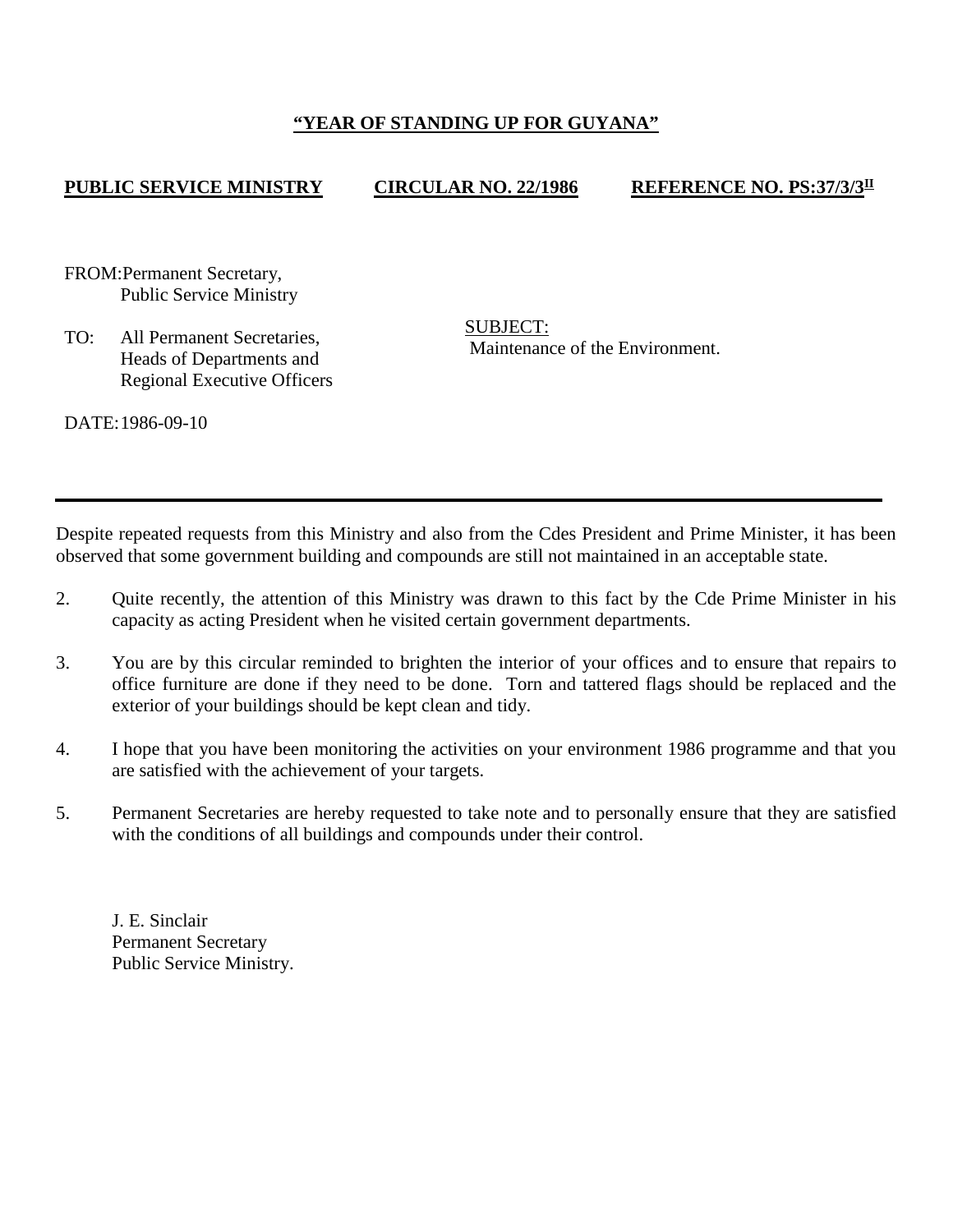## "YEAR OF STANDING UP FOR GUYANA"

Public Service Ministry 164, Waterloo Street, **Georgetown** 1986-01-08

Ref No. PS: 16/0/1TJ

Dear Cde Permanent Secretary,

## Provision for Environment Programmes 1986

In April of 1985 Cde H.D Hoyte when he was Prime minister launched a campaign in the Public service for the improvement of the physical environment of our Ministries /Departments .We do urge you to

- Do general cleaning up, paint the interior and exterior of our buildings where necessary
- Remove unserviceable articles which clutter offices and compounds
- Repair tables, desks and cupboards, re-upholster torn up seats in chairs
- Remove old posters, cards, notices etc. and replace them with new ones
- Repaint sign boards, notice boards, fences
- Clear bushes and remove broken down vehicles from compounds.

Between July and September as teams from the Public Service Ministry visited various Ministries to monitor the progress of this programme we were told in some cases that because financial provision was not requested in the 1985 budget for work of this kind, the rehabilitation programme suffered.

It is now early January. Our budgets have not yet been finalised. You are hereby reminded as manager of your Ministry to make some modest provisions for brightening up your worker amenities programme in 1986.

Our visits in 1985 to some Ministries/Departments revealed that lighting in some areas needed some attention and there needed to be provision of fans, additional cupboards, chairs in the waiting areas and repairs to some chairs and tables already provided in such areas. In general more attention needed to be paid to

- The work environment of Accounts Departments
- Areas where gestetner machines are operated
- Areas housing sanitary facilities

Some locations also needed additional external dustbins. Waste paper baskets within some agencies needed changing. In very many cases, cupboards needed repairs and walls needed painting.